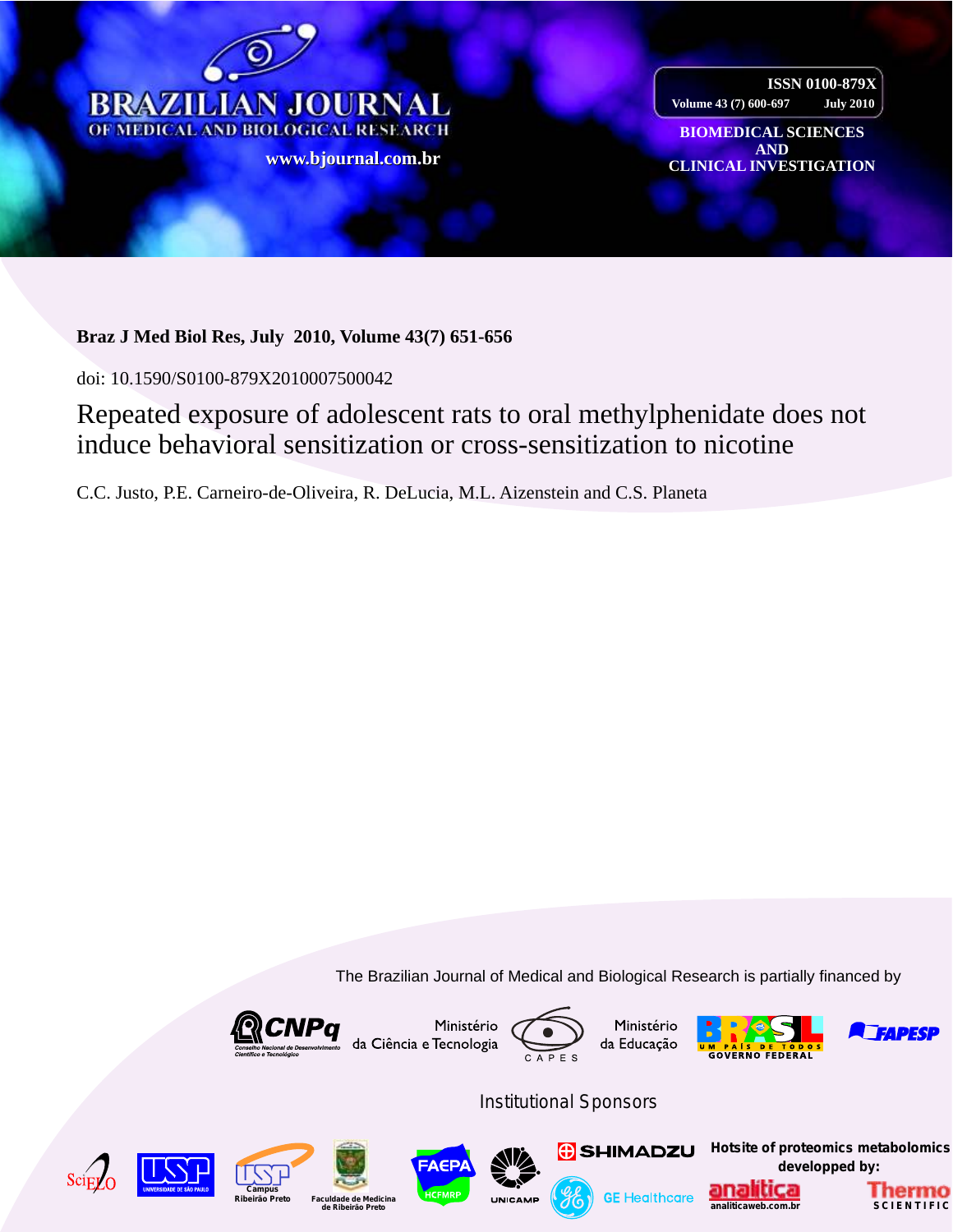# Repeated exposure of adolescent rats to oral methylphenidate does not induce behavioral sensitization or cross-sensitization to nicotine

C.C. Justo<sup>1</sup>, P.E. Carneiro-de-Oliveira<sup>1,2</sup>, R. DeLucia<sup>3</sup>, M.L. Aizenstein<sup>3</sup> and C.S. Planeta<sup>1,2</sup>

1Laboratório de Farmacologia, Faculdade de Ciências Farmacêuticas, Universidade Estadual Paulista, Araraquara, SP, Brasil 2Programa de Pós-Graduação em Ciências Fisiológicas, Universidade Federal de São Carlos, São Carlos, SP, Brasil 3Laboratório de Psicofarmacologia, Instituto de Ciências Biomédicas, Universidade de São Paulo, São Paulo, SP, Brasil

# **Abstract**

Several lines of evidence indicate that the use of stimulant drugs, including methylphenidate (MPD), increases tobacco smoking. This has raised concerns that MPD use during adolescence could facilitate nicotine abuse. Preclinical studies have shown that repeated treatment with an addictive drug produces sensitization to that drug and usually cross-sensitization to other drugs. Behavioral sensitization has been implicated in the development of drug addiction. We examined whether repeated oral MPD administration during adolescence could induce behavioral sensitization to MPD and long-lasting cross-sensitization to nicotine. Adolescent male Wistar rats were treated orally with 10 mg/kg MPD or saline (SAL) from postnatal day (PND) 27 to 33. To evaluate behavioral sensitization to MPD in adolescent rats (PND 39), the SAL pretreated group was subdivided into two groups that received intragastric SAL (1.0 mL/kg) or MPD (10 mg/kg); MPD pretreated rats received MPD (10 mg/kg). Cross-sensitization was evaluated on PND 39 or PND 70 (adulthood). To this end, SAL- and MPD-pretreated groups received subcutaneous injections of SAL (1.0 mL/kg) or nicotine (0.4 mg/kg). All groups had 8 animals. Immediately after injections, locomotor activity was determined. The locomotor response to MPD challenge of MPD-pretreated rats was not significantly different from that of the SAL-pretreated group. Moreover, the locomotor response of MPD-pretreated rats to nicotine challenge was not significantly different from that of the SAL-pretreated group. This lack of sensitization and cross-sensitization suggests that MPD treatment during adolescence does not induce short- or long-term neuroadaptation in rats that could increase sensitivity to MPD or nicotine.

Key words: Methylphenidate; Nicotine; Behavioral sensitization; Adolescent rats

# **Introduction**

Attention deficit hyperactivity disorder (ADHD) is the most commonly diagnosed and treated psychiatric disorder of childhood. The psychostimulant methylphenidate (MPD), commonly known as Ritalin®, is one of the most prescribed drugs for the treatment of ADHD. Children with ADHD are treated for several years, with drug administration often extending to adolescence and adulthood (1). MPD promotes many of the neurochemical effects typically associated with other psychomotor stimulants, including increases in extracellular dopamine and norepinephrine (2). These effects are mediated by MPD binding to the dopamine transporter and to the norepinephrine transporter, respectively, which blocks the neurotransmitters' transport through the nerve terminals (2). MPD may also act on serotonin transporters (3).

Adolescence is characterized by increases in novelty seeking and risk taking behaviors, which could predispose to drug abuse initiation (4). Exposure to psychostimulants during adolescence can have long-term consequences

Correspondence: C.S. Planeta, Laboratório de Farmacologia, Faculdade de Ciências Farmacêuticas, UNESP, Rod. Araraquara-Jaú, km 1, 14801-902 Araraquara, SP, Brasil. Fax: +55-16-3301-6980. E-mail: cplaneta@fcfar.unesp.br

*Received December 7, 2009. Accepted April 7, 2010. Available online May 14, 2010. Published July 9, 2010.*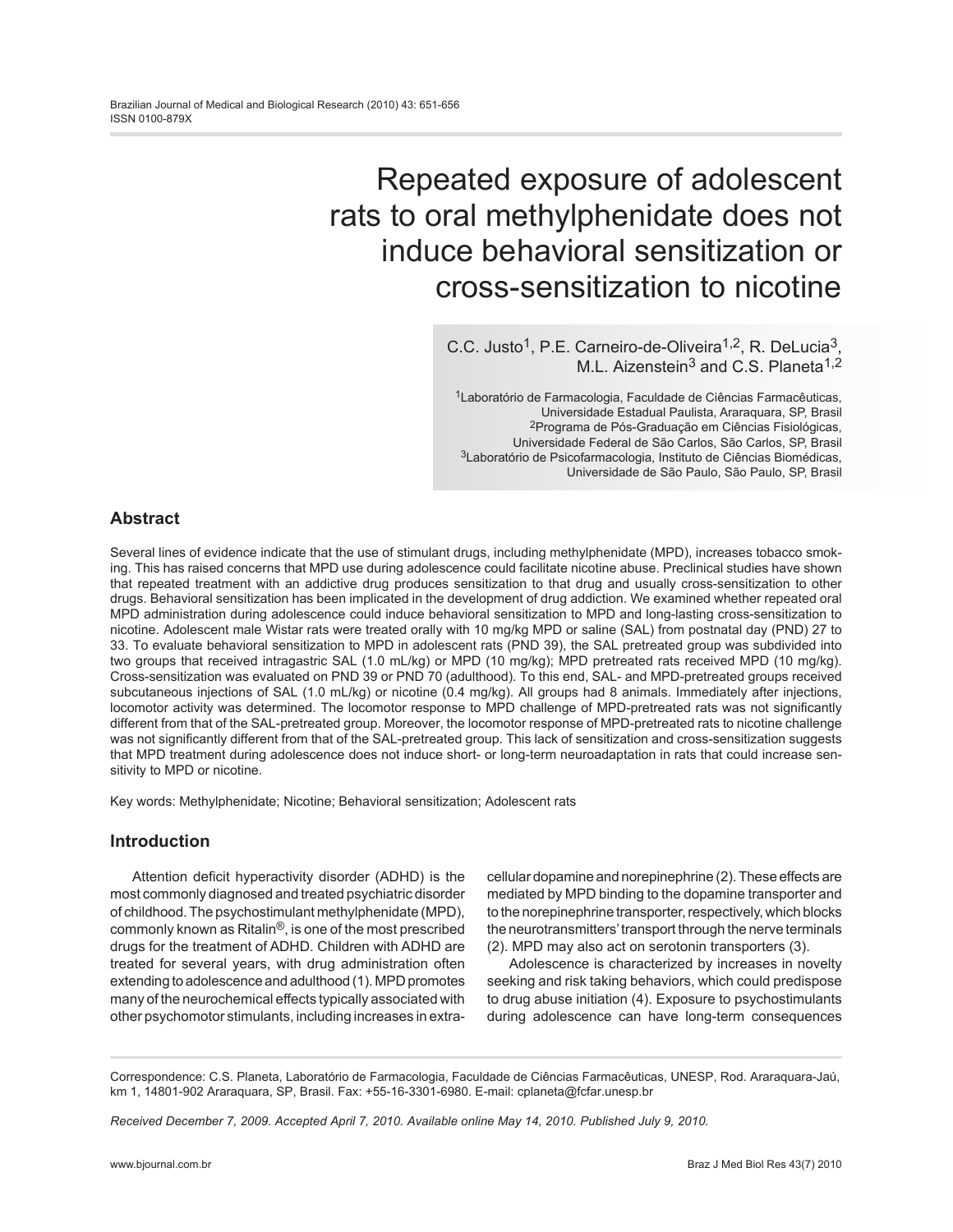because early drug exposure may cause enduring adaptations, which render the organism more susceptible to drug abuse and relapse later in life (5,6).

Converging lines of evidence indicate that the use of stimulant drugs, including MPD, increases tobacco smoking in the natural environment and under controlled laboratory conditions (7,8). This has raised concerns that MPD use during adolescence could induce long-term changes that facilitate nicotine abuse. Indeed, preclinical studies also suggest that MPD may enhance the abuse-related effects of nicotine, which could be linked to increased vulnerability to tobacco smoking. This suggestion emerges from results showing that acute MPD increased the rate of nicotine self-administration and dose dependently enhanced the discriminative stimulus effect of a low nicotine dose in rats (9).

The mechanism underlying stimulant-induced increases in cigarette smoking is not clear; evidence from pre-clinical research suggests that the mesolimbic dopamine system may be the common pathway for this interaction. In fact, both psychostimulants and nicotine increase dopamine concentration in the nucleus accumbens (10,11). Moreover, repeated exposure to nicotine has been shown to induce changes in the dopamine mesolimbic system that might be similar to those produced by psychostimulant drugs. For example, enhanced accumbal dopamine output (12) and increased locomotor response to the dopamine D1/D2 receptor agonist apomorphine have been reported following repeated exposure to nicotine (13). Repeated treatment with psychostimulants can induce behavioral sensitization as evidenced by an enhanced locomotor response to a subsequent injection of the drug (14,15). Behavioral sensitization has been suggested as an animal model of neuroplasticity mainly associated with repeated administration of psychostimulant drugs and has been implicated in the development of drug addiction (14) and drug-induced psychosis (15). Repeated exposure to amphetamine, cocaine, fencamfamine, and methamphetamine has been shown to elicit behavioral sensitization (15-17). However, data of behavioral sensitization following repeated exposure to MPD have been contradictory, with reports of sensitization (18-21) and no sensitization (22).

It has been known that repeated treatment with an addictive drug produces sensitization to that drug and cross-sensitization to other drugs of abuse (6,23). For example, it has been demonstrated that repeated exposure to nicotine sensitizes the locomotor response to cocaine and amphetamine in periadolescent rats (24,25). It has also been demonstrated that long-term amphetamine (6,26) or caffeine (26) induces behavioral sensitization to nicotine. However, at present the degree to which repeated MPD treatment during adolescence subsequently augments the locomotor response to nicotine is still unclear.

Although patients are treated with MPD orally, in most animal studies on MPD-induced behavioral effects, this drug was administered *iv*, *ip*, or *sc*. Evidence indicates that the behavioral effects of MPD significantly depend on the route of administration (22).

The aim of the present study was to examine whether repeated oral administration of MPD during adolescence could induce long-lasting behavioral sensitization to MPD and cross-sensitization to nicotine. For this purpose, rats were treated orally with 10 mg/kg of MPD from postnatal day (PND) 27 to 33 and locomotor activity was measured following a challenge injection of nicotine (0.4 mg/kg, *sc*) on PND 39 and PND 70.

# **Material and Methods**

# **Animals**

Male periadolescent Wistar rats (PND 27) as defined by Spear (4) from the animal breeding facility of the São Paulo State University were used. Groups of 4 animals were housed in plastic cages measuring 32 (width) x 40 (length) x 16 (height) cm in a room maintained at 21-23°C. Rats were kept on a 12/12-h light/dark cycle (lights on at 7:00 am) and were allowed free access to food and water. All experiments were performed during the light phase. Control and experimental animals were randomly tested between 8:00 am and 5:00 pm. Periadolescent male rats were at PND 27 and weighed an average of 130 g at the beginning of the experiment. Testing of different experimental groups was counterbalanced across time, i.e., animals from different groups were evaluated on each test day.

The experimental protocol was approved by the Ethics Committee for use of Human or Animal Subjects of the School of Pharmaceutical Science - UNESP (CEP-34/2005) and was conducted according to the principles of the Brazilian College of Animals Experimentation (COBEA).

#### **Behavioral testing**

Behavioral testing was conducted in commercially available Plexiglas activity monitoring chambers (Columbus Instruments, USA). The chambers, measuring 42 x 42 cm, included 10 pairs of photocells, which were used to measure the horizontal locomotor activity. The consecutive interruption of two beams was registered as one locomotion unit. The animals were allowed a 20-min adaptation period in the photocell apparatus before the injections and their locomotor activity was recorded immediately after the injections. Locomotion counts accumulated within 5-min intervals were recorded during a 15-min or 45-min testing session following nicotine or methylphenidate injections, respectively. The test session duration was based on the fact that previous experiments from our laboratory showed that the locomotor effects of 0.4 mg/kg (*sc*) nicotine and 10 mg/kg (*po*) methylphenidate were more prominent at these times (data not shown).

### **Pretreatment**

Periadolescent rats were randomly divided into two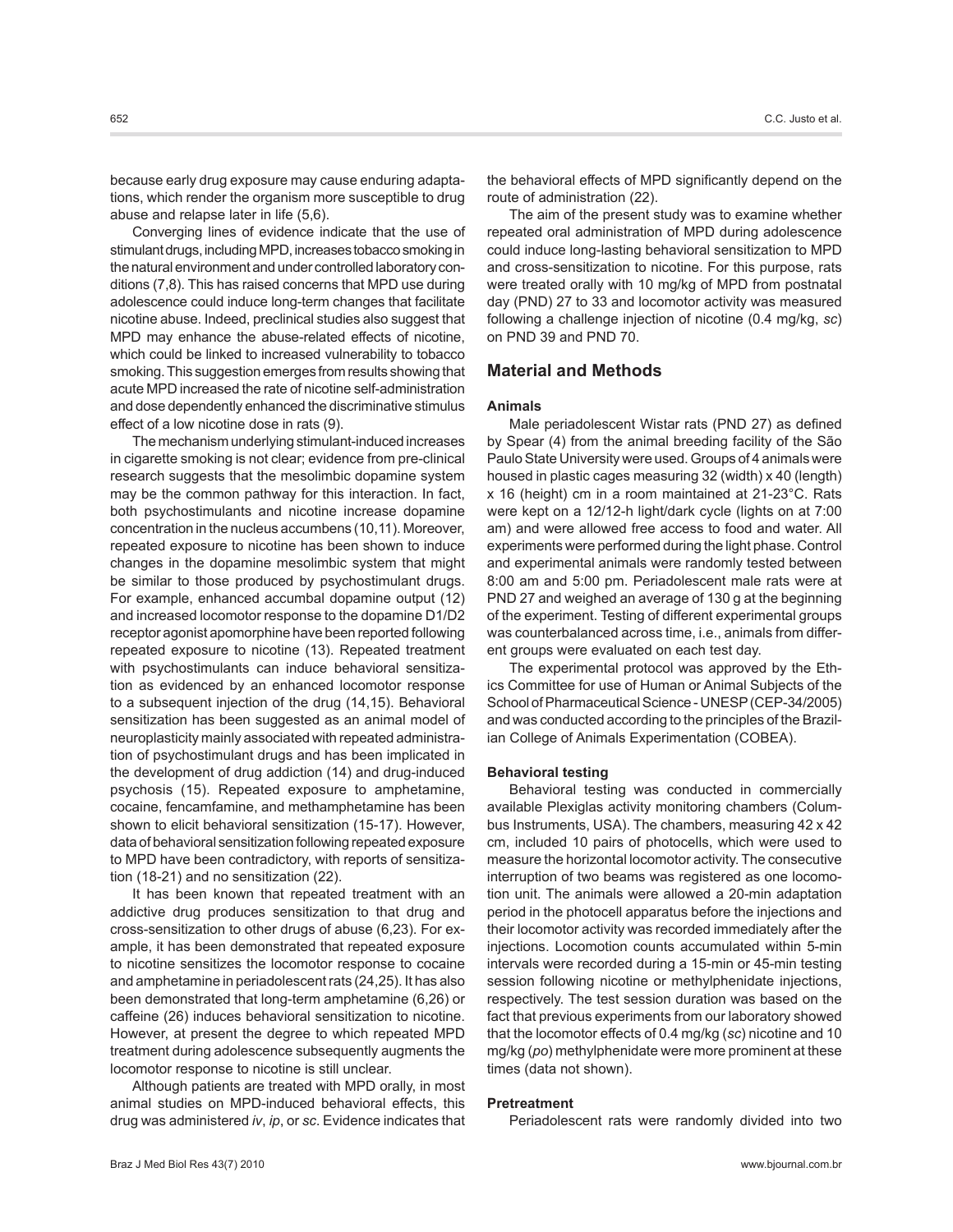groups that received 10 mg/kg methylphenidate hydrochloride (MPD; Ritalin®, Novartis, Brazil) or saline (SAL) by gavage. Both groups were treated once daily for 7 days (PND 27-33). Ritalin® was dissolved in saline and the dose was calculated based on the molecular weight of the MPD salt.

# **Behavioral sensitization to methylphenidate in adolescent rats**

From day 8 to day 12 the animals did not receive any treatment. On day 13 (PND 39; 6 days after the last injection in the pretreatment phase) the group pretreated with saline was subdivided into two groups that received SAL (1.0 mL/ kg, *po*) or MPD (10 mg/kg, *po*). The group pretreated with MPD received a challenge dose of MPD (10 mg/kg, *po*). Thus, the following groups were studied:  $SAL + SAL (N = 8)$ ,  $SAL + MPD (N = 8)$ , and  $MPD + MPD (N = 8)$ . Immediately after the oral administrations their locomotor activity was recorded as described above.

### **Cross-sensitization**

Adolescent rats were pretreated with MPD or SAL as described above. After the last injection (on PND 33) the animals did not receive any treatment for 6 days. On PND 39, both SAL- and MPD-pretreated groups received a challenge dose of nicotine (NIC) (0.4 mg/kg, *sc*) or SAL (1.0 mL/kg, *sc*).

A subset of adolescent rats received the same pretreatment as described above and remained in the plastic cages without any treatment for 35 days. On PND 70 (adulthood), both SAL- and MPD-pretreated groups received a challenge dose of NIC (0.4 mg/kg, *sc*) or SAL (1.0 mL/kg, *sc*).

The groups of adolescent and adult rats studied on the test day were:  $SAL + SAL (N = 8)$ ,  $SAL + NIC (N = 8)$  and  $MPD + NIC (N = 8)$ . Immediately after the nicotine injections locomotor activity was determined as described above.

#### **Statistical analysis**

Data are reported as means ± SEM. Locomotor activity for each age was analyzed by one-way ANOVA. When ANOVA showed statistical significance, further analyses were performed by the Newman-Keuls test.

# **Results**

## **Behavioral sensitization of adolescent rats to methylphenidate**

ANOVA showed significant differences in locomotor activity across groups  $[F(2,21) = 4.3; P < 0.05]$  of adolescent rats (Figure 1). Pairwise comparisons indicated that the behavioral response to MPD was higher in saline- (SAL + MPD) and MPD- (MPD + MPD) pretreated groups compared to the SAL + SAL group. The behavioral response to MPD challenge of MPD-pretreated rats was not significantly different from that of the SAL-pretreated group, indicating the

lack of behavioral sensitization.

# **Cross-sensitization**

ANOVA showed significant differences in locomotor



**Figure 1.** Methylphenidate (MPD)-induced locomotor activity in adolescent rats. Animals were pretreated with saline (SAL) or MPD (10 mg/kg, *po*) for 7 days from postnatal day (PND) 27 to 33. Six days after the last oral administration (PND 39), the animals received saline or MPD (10 mg/kg, *po*). The data are cumulative locomotion counts during 45-min periods after oral administration. Bars indicate the mean ± SEM for 8 animals per group. \*P < 0.05 compared to the SAL-SAL group (Newman-Keul test).



**Figure 2.** Nicotine-induced locomotor activity in adolescent (A) or adult (B) rats. Animals were pretreated with saline (SAL) or methylphenidate (MPD) (10 mg/kg, *po*) for 7 days from postnatal day (PND) 27 to 33. Six (PND 39) or 36 (PND 70) days after the last MPD administration, animals received SAL or nicotine (NIC, 0.4 mg/kg, *sc*). The data are cumulative locomotion counts during 15-min periods after injection. Bars indicate the mean ± SEM for 8 animals per group. \*P < 0.01 compared to the SAL-SAL group (Newman-Keuls test).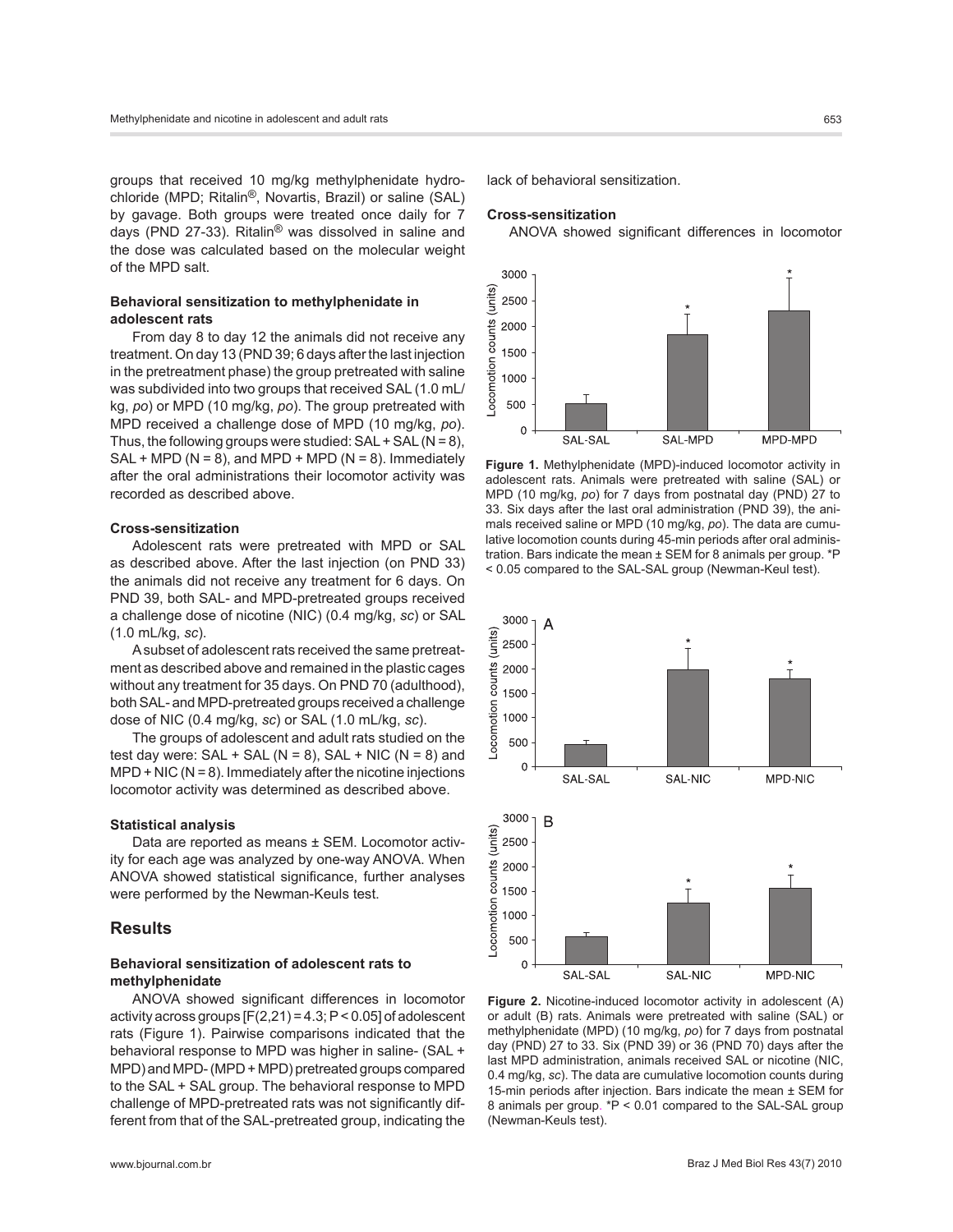activity across groups of adolescent  $[F(2,21) = 8.67; P <$ 0.01] and adult rats  $[F(2,19) = 4.52; P < 0.05; Figure 2A$ and B, respectively].

Comparisons across groups indicated for both adolescent and adult rats that nicotine significantly increased locomotor activity in both saline- (SAL + NIC) and MPD- (MPD + NIC) pretreated groups compared to the control (SAL + SAL) group. The behavioral response of MPD-pretreated rats to NIC challenge was not significantly different from that of the SAL-pretreated group (MPD + NIC *vs* SAL + NIC), indicating the lack of cross-sensitization.

# **Discussion**

Our data demonstrated that repeated treatment with intragastric MPD did not induce behavioral sensitization in adolescent rats. Moreover, we did not observe crosssensitization between MPD and nicotine when the animals were challenged during adolescence or adulthood.

Several reports have demonstrated that repeated administration of MPD induces locomotor sensitization in adult animals (18,21,27). In addition, Torres-Reveron and Dow-Edwards (19) reported that repeated *ip* administration of MPD produced behavioral sensitization in adult and adolescent rats.

In the present study, we found that repeated oral MPD administration during adolescence did not produce behavioral sensitization when the challenge injection of MPD was administered during the same age period (PND 39). This finding agrees with previous results showing that recurrent administration of MPD did not elicit behavioral sensitization in adolescent animals (22,28).

A possible explanation for these inconsistent findings concerns methodological variations. Specifically, factors such as dose, time and route of administration, as well as the motor indices recorded, can critically affect the observation of behavioral sensitization. For example, studies on cocaine sensitization in developing animals have also yielded conflicting results depending upon the age tested, the drug dosage, the intervals between the repetitive drug treatment, and the challenge dose (29,30). It has been shown that young animals chronically treated with stimulants rarely exhibit sensitization and, when sensitization occurs, it persists for a short period of time (31). The differences in circadian time of administration could also be one of the reasons for the inconsistent findings among several published reports. In a study in which MPD was injected at different times, only rats that were injected during the daytime between 8:00 am and 14:00 pm exhibited behavioral sensitization (27). In the present study, we cannot rule out the possibility that repeated intragastric administration was a stressful condition that could sensitize the animals to MPD, as previously shown for other drugs and stress conditions (32,33). This could mask the observation of behavioral sensitization induced by repeated treatment with MPD.

Cross-sensitization between drugs of abuse is suggested to be one of the most reproducible paradigms to study whether exposure to the drug could increase vulnerability to the abuse of other substances. We investigated whether repeated treatment with oral MPD during adolescence could sensitize the animals to the locomotor effects of nicotine when the latter was administered during adolescence or adulthood. Our results showed a lack of cross-sensitization between MPD and nicotine at both ages tested.

Several studies have reported that repeated treatment with MPD during adolescence caused cross-sensitization to cocaine and amphetamine (19,20,34). However, recently Guerriero et al. (28) showed that repeated MPD treatment of adolescent mice had no effect on locomotor sensitization to cocaine during adolescence or adulthood, suggesting that MPD treatment during adolescence does not induce long-term adaptations.

It has been shown that pre-exposure to nicotine enhances the subsequent locomotor stimulant effect of acute psychostimulants such as cocaine and amphetamine (24**,**25). Nicotine-induced cocaine sensitization was observed in male and female periadolescent rats (24) while cross-sensitization between nicotine and amphetamine was observed only in male periadolescent rats (25). Pretreatment with nicotine did not sensitize male or female adult rats to a subsequent psychostimulant injection in either study.

Recently, Wooters et al. (9) examined in adult rats the effect of repeated nicotine exposure on subsequent MPD-induced hyperactivity. They showed that nicotine pretreatment (0.2, 0.4, 0.6, or 0.8 mg/kg for 10 days) did not modify MPD-induced locomotor activity in response to the first injection administered 15 days after the last nicotine injection. This result suggests the lack of cross-sensitization between nicotine and MPD. However, Wooters et al. (9) observed that MPD sensitization emerged following the third injection of this drug in rats pretreated with the highest dose of nicotine.

To our knowledge, the present study is the first to examine the effects of MPD pretreatment on nicotineinduced locomotor activity. The result obtained is similar to that reported by Wooters et al. (9), showing the lack of cross-sensitization between nicotine and the first injection of MPD. In addition, based on Wooter's (9) results showing cross-sensitization between nicotine and MPD following repeated administration, we cannot exclude the possibility that pretreatment with MPD could alter nicotine-induced locomotor activity if nicotine was repeatedly injected.

The lack of cross-sensitization suggests that MPD treatment during adolescence does not induce short- or longterm neuroadaptations. Although the present study did not address the neuropharmacological mechanisms underlying the interactive effects of MPD and nicotine, this is an important subject for further research, particularly regarding the differences between the short- and long-term neuroadaptations induced by MPD and other psychostimulants in ado-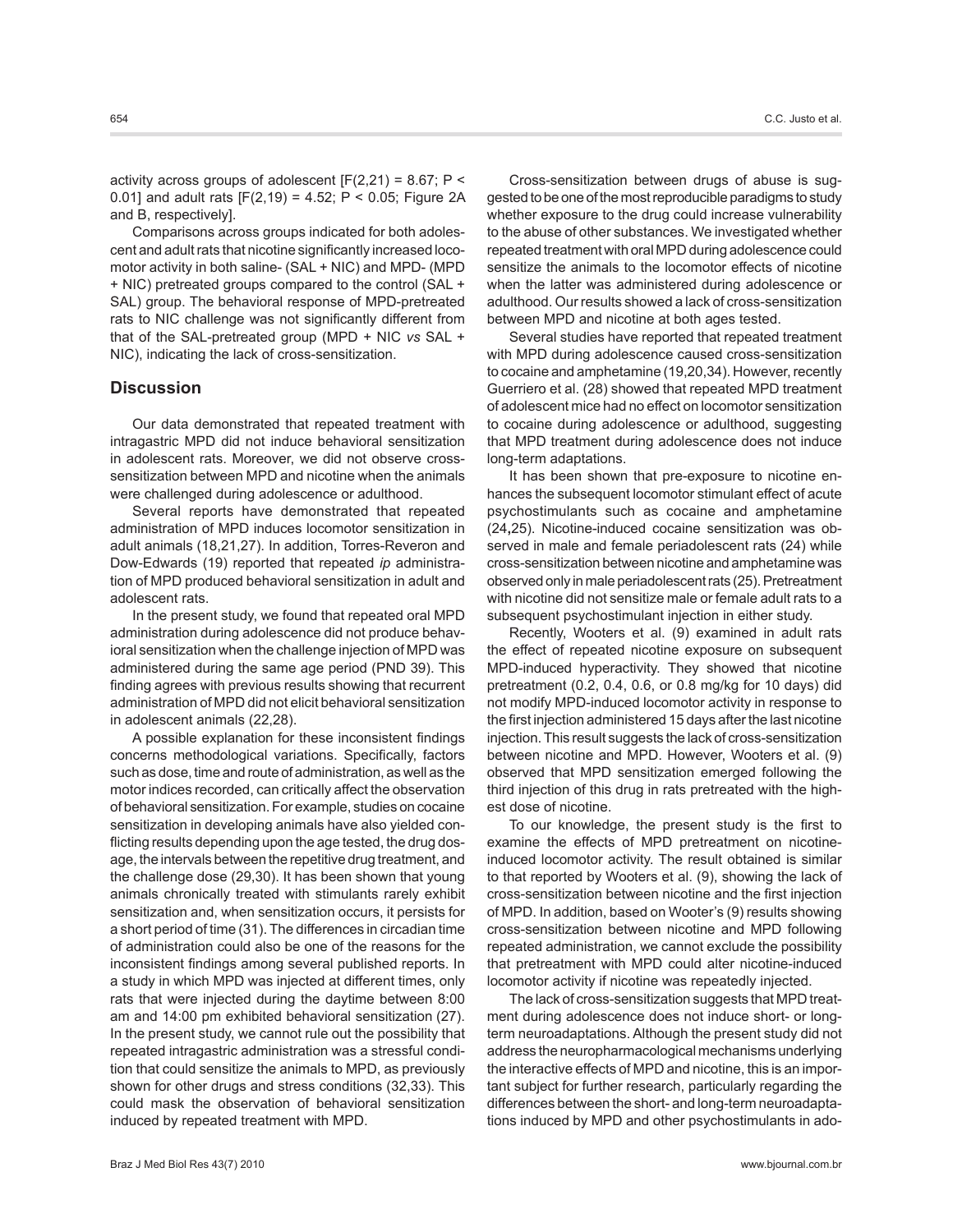lescent and adult animals. Although MPD promotes many of the neurochemical effects typically associated with other psychomotor stimulants, including increases in extracellular dopamine and norepinephrine (2,3), there is evidence that the neuroadaptations induced by repeated MPD are different from those observed with other psychostimulants. In this regard, it has been found that the transcription factor "cAMP response element binding" (CREB) was persistently up-regulated in the nucleus accumbens following recurrent MPD treatment of periadolescent (PND 20-35) rats (35). Of note, total CREB protein was unchanged following recurrent cocaine administration in adult rats (36).

The present results also indicate the relevance of comparing adaptations following MPD administration by different routes. For instance, it has been shown that oral application of MPD to rodents increased extracellular norepinephrine in the hippocampus without significantly changing dopamine in the nucleus accumbens, which is essential for psychostimulants to induce behavioral sensitization (22). Gerasimov et al. (37) compared the effects of intraperitoneal and oral MPD administration on dopamine levels and locomotor activity and showed that *ip* MPD was approximately twice as potent as oral MPD both in increasing extracellular dopamine levels and in stimulating locomotor

# **References**

- 1. Garland EJ. Pharmacotherapy of adolescent attention deficit hyperactivity disorder: challenges, choices and caveats. *J Psychopharmacol* 1998; 12: 385-395.
- 2. Kuczenski R, Segal DS. Effects of methylphenidate on extracellular dopamine, serotonin, and norepinephrine: comparison with amphetamine. *J Neurochem* 1997; 68: 2032-2037.
- 3. Gainetdinov RR, Wetsel WC, Jones SR, Levin ED, Jaber M, Caron MG. Role of serotonin in the paradoxical calming effect of psychostimulants on hyperactivity. *Science* 1999; 283: 397-401.
- 4. Spear LP. The adolescent brain and age-related behavioral manifestations. *Neurosci Biobehav Rev* 2000; 24: 417- 463.
- 5. Cruz FC, Marin MT, Planeta CS. The reinstatement of amphetamine-induced place preference is long-lasting and related to decreased expression of AMPA receptors in the nucleus accumbens. *Neuroscience* 2008; 151: 313-319.
- 6. Santos GC, Marin MT, Cruz FC, Delucia R, Planeta CS. Amphetamine- and nicotine-induced cross-sensitization in adolescent rats persists until adulthood. *Addict Biol* 2009; 14: 270-275.
- 7. Vansickel AR, Stoops WW, Glaser PE, Rush CR. A pharmacological analysis of stimulant-induced increases in smoking. *Psychopharmacology* 2007; 193: 305-313.
- 8. Cousins MS, Stamat HM, de Wit H. Acute doses of damphetamine and bupropion increase cigarette smoking. *Psychopharmacology* 2001; 157: 243-253.
- 9. Wooters TE, Neugebauer NM, Rush CR, Bardo MT. Methylphenidate enhances the abuse-related behavioral effects

activity at doses of 5 and 10 mg/kg. This was consistent with significantly higher plasma levels and brain uptake of <sup>3</sup>H-MPD observed after *ip* versus intragastric administration. The ability to reach peak levels within a short time is one of the main factors associated with the reinforcing properties and behavioral sensitization of MPD (38,39). Therefore, oral MPD is infrequently reported as being abused (40). Drug abusers, in order to obtain its reward effects, habitually use systemic routes of MPD administration (38,40).

Our findings showed that oral MPD exposure during adolescence does not result in behavioral sensitization to the locomotor effect of nicotine either in adolescent or adult rats. Further investigations on the interaction between MPD and nicotine may provide relevant information to understand the interplay between MPD use and tobacco smoking.

# **Acknowledgments**

The authors appreciate the excellent technical assistance of Elisabete Zocal Paro Lepera and Rosana Finoti Pupim Silva. Research supported by FAPESP, grant #05/02356-0 to C.C. Justo and #04/01606-0 to C.S. Planeta. C.S. Planeta is the recipient of a CNPq research fellowship.

of nicotine in rats: intravenous self-administration, drug discrimination, and locomotor cross-sensitization. *Neuropsychopharmacology* 2008; 33: 1137-1148.

- 10. Pontieri FE, Tanda G, Orzi F, Di Chiara G. Effects of nicotine on the nucleus accumbens and similarity to those of addictive drugs. *Nature* 1996; 382: 255-257.
- 11. Pontieri FE, Tanda G, Di Chiara G. Intravenous cocaine, morphine, and amphetamine preferentially increase extracellular dopamine in the "shell" as compared with the "core" of the rat nucleus accumbens. *Proc Natl Acad Sci U S A* 1995; 92: 12304-12308.
- 12. Shim I, Javaid JI, Wirtshafter D, Jang SY, Shin KH, Lee HJ, et al. Nicotine-induced behavioral sensitization is associated with extracellular dopamine release and expression of c-Fos in the striatum and nucleus accumbens of the rat. *Behav Brain Res* 2001; 121: 137-147.
- 13. Suemaru K, Gomita Y, Furuno K, Araki Y. Chronic nicotine treatment potentiates behavioral responses to dopaminergic drugs in rats. *Pharmacol Biochem Behav* 1993; 46: 135- 139.
- 14. Robinson TE, Berridge KC. The neural basis of drug craving: an incentive-sensitization theory of addiction. *Brain Res Brain Res Rev* 1993; 18: 247-291.
- 15. Robinson TE, Becker JB. Enduring changes in brain and behavior produced by chronic amphetamine administration: a review and evaluation of animal models of amphetamine psychosis. *Brain Res* 1986; 396: 157-198.
- 16. Aizenstein ML, Segal DS, Kuczenski R. Repeated amphetamine and fencamfamine: sensitization and reciprocal cross-sensitization. *Neuropsychopharmacology* 1990; 3: